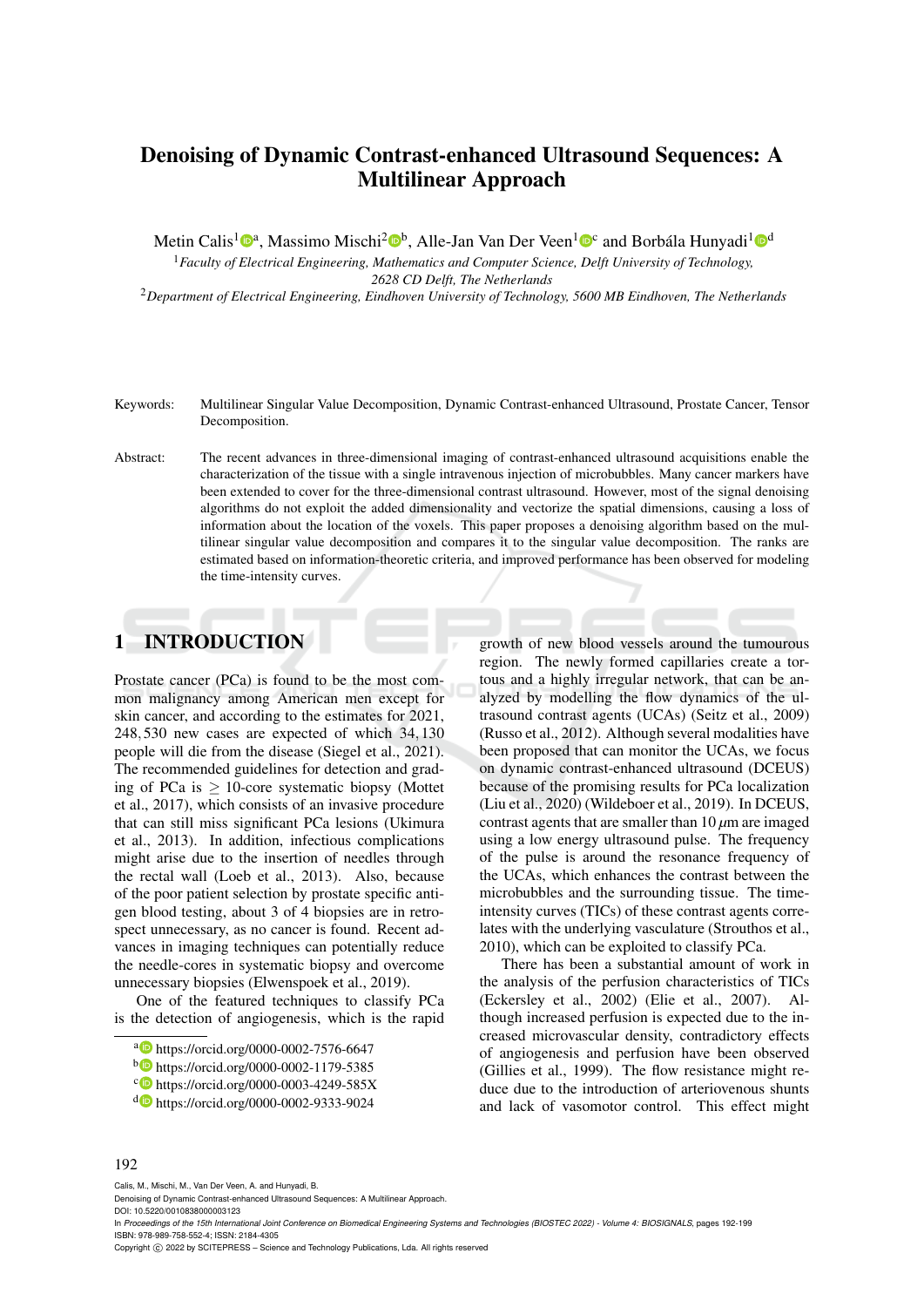not be observed due to the small diameter of the newly formed microvessels and the increased interstitial pressure because of the extravascular leakage (Delorme and Knopp, 1998). A different path has been taken by (Mischi et al., 2009) (Mischi et al., 2003) where the authors have modeled the multi-trajectory bubble transport inside the prostate as a convectivedispersion process and introduced a new model based on dispersion characteristics, namely the modified local density random walk model (mLDRW) (Kuenen et al., 2011). The authors have reported a good correlation between dispersion and angiogenesis even though the single-dimensional TICs suffer from a low signal-to-noise (SNR) ratio.

Several techniques were proposed to remove the noise of various origins from the DCEUS signals. Spatial filters were used to denoise the speckle noise (Bar-Zion et al., 2015) (Joel and Sivakumar, 2018), temporal filters were proposed to denoise the clutter (Bjaerum et al., 2002). These methods assumed that the temporal and spatial frequency of the desired signal and the noise were different. Using a different approach, the authors at (Wildeboer et al., 2020) proposed the blind source separation (BSS) of the DCEUS recording into sources where the desired signal was recovered by discarding the noise sources. The best performing BSS was found to be singular value decomposition (SVD) for modelling of the time intensity curves. The dynamics of the UCAs have been captured in the first few singular values of the decomposition. Although several cancer markers such as the similarity between TICs (Schalk et al., 2015a) and solutions to convective dispersion models (Wildeboer et al., 2018b) (Wildeboer et al., 2018a) have been extended to 3D, the denoising algorithms do not take the multidimensional structure of the recording into consideration.

The SVD denoising analyzed by (Wildeboer et al., 2020) creates the Casorati matrix, which vectorizes the spatial dimension into rows and the temporal dimension into columns. The vectorization of the spatial dimension into rows results in a loss of spatial information regarding the location of the voxels. The multilinear singular value decomposition (MLSVD) proposed by (De Lathauwer et al., 2000) keeps the tensor format of the data and generalizes the concept of SVD to multiple dimensions. The information that is retained by keeping the tensor format of the data is hypothesized to enable a better representation of the bubble dynamics and hence, a better denoising capability. The MLSVD has been applied for clutter filter denoising in power Doppler images (Zhu et al., 2020) (Ozgun and Byram, 2020). Improved sensitivity and specificity have been observed. As far as the authors'

knowledge, there has not been any work done in analyzing the performance of MLSVD in TIC dispersion modeling. This paper aims to answer the following research question: Can the retained 3D structural information provided by MLSVD improve the classification performance of TIC dispersion modeling compared to SVD?

# 2 BACKGROUND INFORMATION

In this section, the notation is introduced and the multilinear singular value decomposition (MLSVD) is explained.

### 2.1 Notation

The tensor notation of (De Lathauwer et al., 2000) is adapted in this paper. Tensors are represented with caligraphic letters, for example, *Y* and *G*. The matrices are represented with bold face letters, for example,  $U^{(1)}$  and V. Here, the numbers given as superscripts in parenthesis are used to refer to the different matrices, that share a similar property. An example could be the *n*−*mode* factor matrices of the same decomposition, which will be explained in the following subsection. The scalars are represented with lower case letters, such as,  $(A)_{ij} = a_{ij}$  and  $(U)_{i_1 i_2 i_3} = u_{i_1 i_2 i_3}$ . The subscripts refer to the indices in different modalities. For example,  $a_{ij}$  refer to the *i*th row and the *j*th column of the matrix A.

### 2.2 MLSVD

Definition 1: The casorati matrix is generalized by the *n* − *mode* unfoldings of a tensor. The 1 − *mode* unfolding of tensor

 $\mathcal{Y} \in \mathbb{R}^{\bar{N}_x \times N_y \times N_z \times N_t}$  is represented as  $\mathbf{Y}_{(1)} \in$  $\mathbb{R}^{N_x \times N_y N_z N_t}$  where the columns are the information in *x* direction. Likewise, the  $2 - mode$ unfolding is  $Y_{(2)} \in \mathbb{R}^{N_y \times N_x N_z N_t}$ , 3 – *mode* unfolding is  $\mathbf{Y}_{(3)} \in \mathbb{R}^{N_z \times N_x N_y N_t}$  and  $4 - mode$  unfolding is  $\mathbf{Y}_{(4)} \in \mathbb{R}^{N_t \times N_x N_y N_z}.$ 

**Definition 2:** The 1-mode product of a matrix  $U \in$  $\mathbb{R}^{J_x \times N_x}$  with  $\mathcal{Y} \in \mathbb{R}^{N_x \times N_y \times N_z \times N_t}$  is a tensor with dimension ( $J_x \times N_y \times N_z \times N_t$ ) which has the entries

$$
(\mathcal{Y} \times_1 \mathbf{U})_{j_x n_y n_z n_t} = \sum_{n_x} y_{n_x n_y n_z n_t} u_{j_x n_x}.
$$

Likewise, the other  $n$  − *mode* multiplications are defined.

Definition 3: The scalar product between two tensors  $\mathcal{Y}, \mathcal{Z} \in \mathbb{R}^{N_x \times N_y \times N_z \times N_t}$  is

$$
\langle \mathcal{Y}, \mathcal{Z} \rangle = \sum_{n_x} \sum_{n_y} \sum_{n_z} \sum_{n_t} z^*_{n_x n_y n_z n_t} y_{n_x n_y n_z n_t},
$$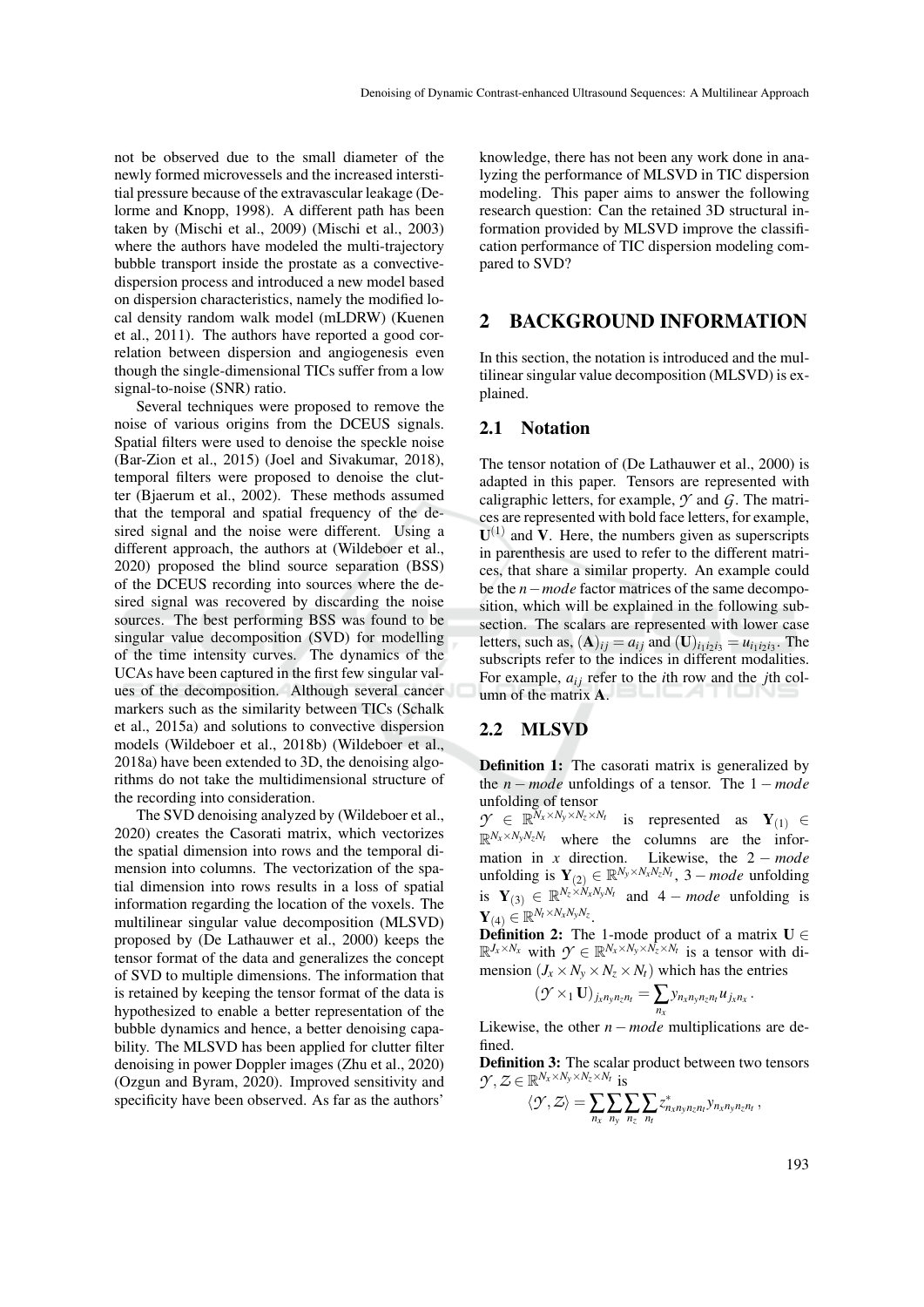where  $*$  represents the complex conjugate.

Whenever the scalar product between two tensors is 0, they are orthogonal to each other. The Frobenius norm of a tensor is the square root of the scalar product of the tensor with itself,  $||\mathcal{Y}||_F = \sqrt{\langle \mathcal{Y}, \mathcal{Y} \rangle}$ . **Definition 4:** The n-rank of of  $\mathcal{Y}$  denoted by  $R_n =$  $rank_n(\mathcal{Y})$ , is the dimension of the vector space spanned by the columns of the  $n$  − mode unfolding. The multilinear rank for  $\gamma$  is represented as  $rank_{\parallel}(y') = [R_x, R_y, R_z, R_t]$  where  $R_x, R_y, R_z, R_t$  are integers between 1 and  $N_x, N_y, N_z, N_t$ , respectively.

The MLSVD decomposes the data tensor  $\mathcal{Y} \in$  $\mathbb{R}^{N_x \times N_y \times N_z \times N_t}$  into

$$
\mathcal{Y} = \mathcal{S} \times_1 \mathbf{U}^{(1)} \times_2 \mathbf{U}^{(2)} \times_3 \mathbf{U}^{(3)} \times_4 \mathbf{U}^{(4)},
$$

where  $S \in \mathbb{R}^{N_x \times N_y \times N_z \times N_t}$  is an all-orthogonal tensor. An all-orthogonal tensor has the following properties. Let a subtensor be defined by fixing an *n*−*mode* index of *S*. For example let the subtensor created by fixing the first mode value  $n_x \in [1,...,N_x]$  to  $\alpha$  be defined as  $S_{n_x=\alpha}$ . This subtensor  $S_{n_x=\alpha}$  is orthogonal to any other  $S_{n_x=β}$  for all  $n_x$ , α and β given that  $\alpha \neq \beta$ . In addition, the frobenius norm of each subtensor is ordered,  $||S_{n_x=1}||_F \ge ||S_{n_x=2}||_F ... \ge ||S_{n_x=N_x}||_F$ . The matrices  $\mathbf{U}^{(1)} \in \mathbb{R}^{N_x \times N_x}$ ,  $\mathbf{U}^{(2)} \in \mathbb{R}^{N_y \times N_y}$ ,  $\mathbf{U}^{(3)} \in$  $\mathbb{R}^{N_z \times N_z}$  and  $\mathbf{U}^{(4)} \in \mathbb{R}^{N_t \times N_t}$  are unitary.

### 3 SIGNAL MODEL

In nearly all commercial scanners the recordings are logarithmically compressed to deal with the large dynamic ranges. Here we model the logarithmically compressed DCEUS recordings as the addition of the original signal and the noise,

$$
\mathcal{Y} = \mathcal{G} + \mathcal{E},\tag{1}
$$

where  $G \in \mathbb{R}^{N_x \times N_y \times N_z \times N_t}$  stands for the original signal,  $\mathcal{Y} \in \mathbb{R}^{N_x \times N_y \times N_z \times N_t}$  stands for the received signal and  $\mathcal{L} \in \mathbb{R}^{N_x \times N_y \times N_z \times N_t}$  stands for the noise. When only multiplicative noise is considered, and the logarithmic compression is applied, *E* stands for the speckle noise (Barrois et al., 2013). After the logarithmic compression, speckle noise is shown to obey the Fisher-Tippet distribution, which can be approximated as a white Gaussian noise with outliers that has a fixed variance (Michailovich and Tannenbaum, 2006). There can be several other noise sources in practical scenarios, such as the motion artifacts due to the urologist's probe handling and the patient's breathing.

The time-intensity curves *G* are assumed to follow the modified local density random walk (mLDRW) model (Kuenen et al., 2011), which is given as

$$
g_{xyz} = \alpha_{xyz} \sqrt{\frac{\kappa_{xyz}}{2\pi(t-t_0)}} e^{-\frac{\kappa_{xyz}(t-t_0 - \mu_{xyz})^2}{2(t-t_0)}}.
$$
 (2)

Here,  $\kappa$  is the local dispersion-related parameter independent of the injection site's distance. For low values of dispersion, a symmetric curve and a high κ value are observed. This is expected to represent malignant regions (Mischi et al., 2009) (Kuenen et al., 2011). On the other hand, a low  $\kappa$  is expected to represent the benign regions.

### 4 PROPOSED ALGORITHM

The data tensor  $\gamma$  is a 4D DCEUS recording where the first three are the spatial dimensions in the cartesian domain, and the fourth is the temporal dimension. We recover  $G$  by truncating  $\gamma$  with ranks  $[R_x, R_y, R_z, R_t]$  that obey the condition  $1 < R_x < N_x$ ,  $1 < R_y < N_y$ ,  $1 < R_z < N_z$  and  $1 < R_t < N_t$ . This assumption is expected to hold since the movement of the microbubbles is bounded by the spatial locations of the vascular architecture inside the prostate, and their temporal characteristics are a latent variable of indicator dilution models. In addition, we assume that the noise is independent of the signal itself. With these assumptions, the problem at hand transforms into a tensor rank estimation problem, where the rank that defines the signal subspace will be estimated, and the original signal will be recovered.

The multilinear truncation is done on each *n* − *mode* unfolding separately. This can be described as

$$
\mathbf{Y}_{(1)} = \mathbf{U}^{(1)} \mathbf{\Sigma}^{(1)} \mathbf{V}^{(1)^{T}} = \mathbf{\Sigma}^{(1)} \times_1 \mathbf{U}^{(1)} \times_2 \mathbf{V}^{(1)}
$$
\n
$$
\mathbf{Y}_{(2)} = \mathbf{U}^{(2)} \mathbf{\Sigma}^{(2)} \mathbf{V}^{(2)^{T}} = \mathbf{\Sigma}^{(2)} \times_1 \mathbf{U}^{(2)} \times_2 \mathbf{V}^{(2)}
$$
\n
$$
\mathbf{Y}_{(3)} = \mathbf{U}^{(3)} \mathbf{\Sigma}^{(3)} \mathbf{V}^{(3)^{T}} = \mathbf{\Sigma}^{(3)} \times_1 \mathbf{U}^{(3)} \times_2 \mathbf{V}^{(3)}
$$
\n
$$
\mathbf{Y}_{(4)} = \mathbf{U}^{(4)} \mathbf{\Sigma}^{(4)} \mathbf{V}^{(4)^{T}} = \mathbf{\Sigma}^{(4)} \times_1 \mathbf{U}^{(4)} \times_2 \mathbf{V}^{(4)}
$$

Truncate each singular vector by first  $R_i < N_i$  for  $i \in [x, y, z, t]$ . This can be described by the operation

$$
\mathbf{Y}_{(i)} = \begin{bmatrix} \bar{\mathbf{U}^{(i)}} & \bar{\mathbf{U}^{(i)}} \end{bmatrix} \begin{bmatrix} \Sigma_{R_i}^{(i)} & \mathbf{0} \\ \mathbf{0} & \Sigma_{N_i-R_i}^{(i)} \end{bmatrix} \begin{bmatrix} \bar{\mathbf{V}}^{(i)^T} \\ \tilde{\mathbf{V}}^{(i)^T} \end{bmatrix} \tag{3}
$$

where  $\overline{\mathbf{U}}^{(i)}$  is the column-wise stacking of first  $R_i$  vectors representing the eigenvectors of the highest singular values,  $\tilde{U}^{(i)}$  is the column-wise stacking of the  $N_i - R_i$  columns that represent the eigenvectors of the rest of the singular values,  $\bar{\mathbf{V}}^{(i)^T}$  and  $\tilde{\mathbf{V}}^{(i)^T}$  are defined in a similar way but represent the right eigenvectors of the *i*th unfolding of *Y* .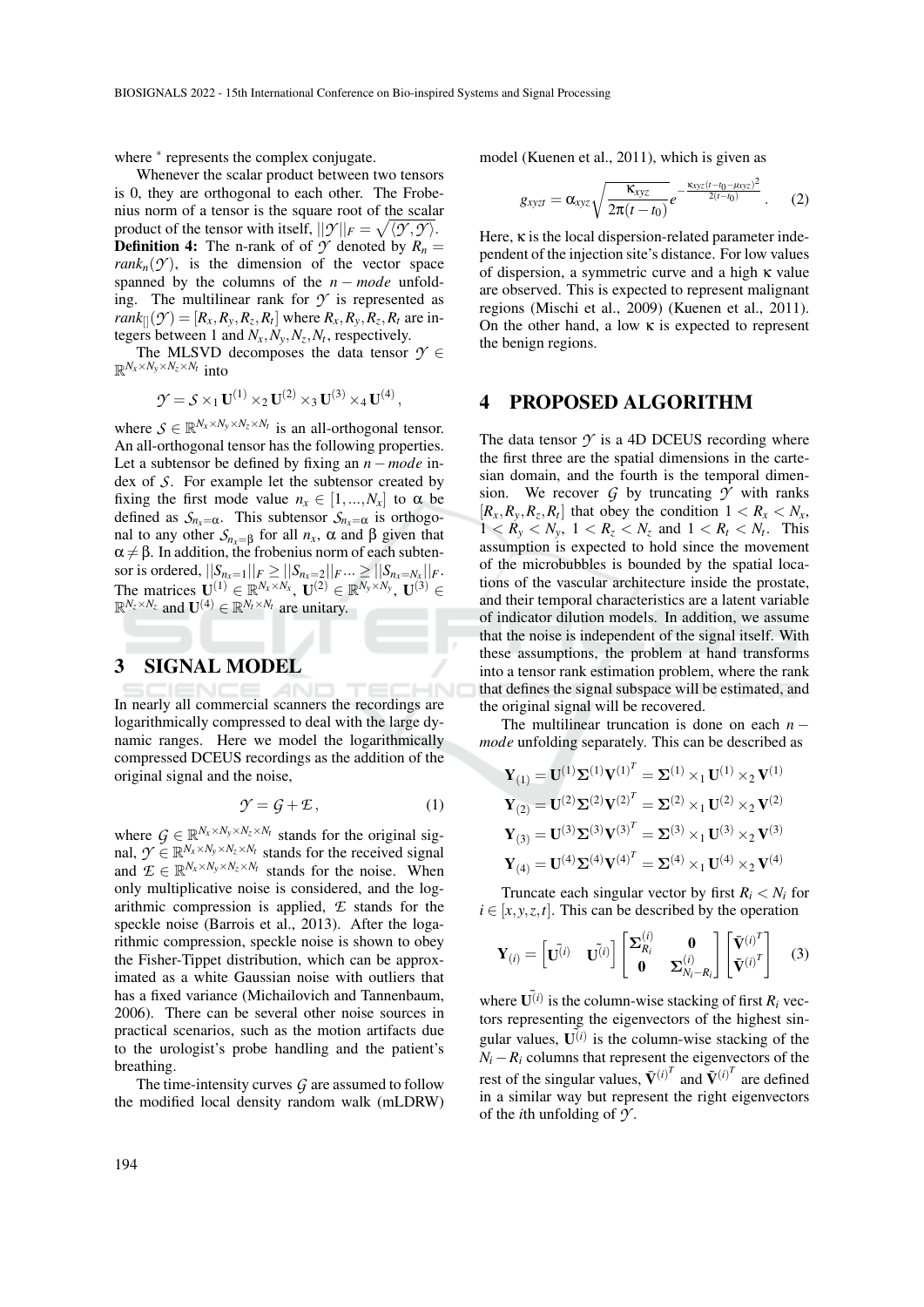The multilinear ranks *rank* $\int G$  are estimated using the SCORE algorithm proposed by (Yokota et al., 2016). The truncation is done by projecting each mode to the column subspace represented by the estimated rank

$$
\hat{G} = \mathcal{Y} \times_1 \mathbf{U}^{(1)} \mathbf{U}^{(1)}^T \times_2 \mathbf{U}^{(2)} \mathbf{U}^{(2)}^T \times_3 \mathbf{U}^{(3)} \mathbf{U}^{(3)}^T
$$
 (4)  
 
$$
\times_4 \mathbf{U}^{(4)} \mathbf{U}^{(4)}^T,
$$

where  $\hat{G}$  represent the estimate of the TICs.

### 5 EXPERIMENTAL RESULTS

Two simulations and an in-vivo analysis are reported in section 5.1 and section 5.2, respectively. In section 5.1, a theoretical analysis is done to compare the performances of SVD and MLSVD for two noise scenarios. The TICs are generated according to the model described at (2). The speckle noise is added for the best-case scenario. Additionally, motion artifacts and white Gaussian noise are added for the worstcase scenario. The resulting signals are logarithmically compressed and then truncated using SVD and MLSVD. The ranks are estimated using two methods that are abbreviated as *mlsvd min* and *mlsvd score*. In the former, the rank that gives the least MSE is chosen and in the latter, the SCORE algorithm proposed by (Yokota et al., 2016) is used. The estimated signals are fit using the mLDRW model given at (2) using the algorithm described in (Kuenen et al., 2011) after reverting the logarithmic compression. For each algorithm, the mean squared error is calculated by

$$
MSE = \frac{1}{N_x N_y N_z N_t} \sum_{x=1}^{N_x} \sum_{y=1}^{N_y} \sum_{z=1}^{N_z} \sum_{t=1}^{N_t} (\hat{g}_{xyzt} - g_{xyzt})^2
$$
. (5)

### 5.1 Simulation

We consider a signal  $G \in \mathbb{R}^{10 \times 10 \times 10 \times 30}$  which holds TICs that obey the mLDRW model as described at (2). The voxel size is 0.75 mm, and the time step is 4 seconds. The simulated region holds three different TICs, which have the parameters that are commonly observed in the literature (Wildeboer et al., 2020), that is,

- $TIC_1(\kappa_1, \mu_1, \alpha_1) = [0.5 \pm 0.1, 30 \pm 1, 1000 \pm 10]$ ,
- $TIC_2(\kappa_2,\mu_2,\alpha_2) = [1 \pm 0.1,25 \pm 1,1600 \pm 10],$
- $TIC_3(\kappa_3,\mu_3,\alpha_3) = [2 \pm 0.1, 15 \pm 1, 1200 \pm 10].$

Let the first malignant region be defined as a 3*x*3*x*3 block located at the indices  $[x, y, z] = [2 : 5, 2 :$ 5,2 : 5]. The second malignant region is located at



Figure 1: The simulation setup of 3D rectangular region with three different TICs. The slice at  $x = 2$  is shown. Three different simulation areas where the dark blue (majority of the slice) represents the first region, the light blue (left top) rectangle represents the second region, and the yellow part (bottom right) represents the third region.

the indices  $[x, y, z] = [2 : 5, 6 : 9, 6 : 9]$ , and the benign region is the area that is not covered by the first two blocks. A slice at  $x = 2$  represents these three different regions, which is given in Figure 1. The benign region (majority of the block) shown as dark blue is assigned as region 1, the light blue (left top) rectangle represents the region 2, and the yellow part (bottom right) represents the region 3. These numbers are used for referring to the malignant and benign regions. For example  $\kappa_1$  will refer to the  $\kappa$  values inside the region 1,  $\kappa_2$  for region 2 and  $\kappa_3$  for region 3. The other parameters are represented in the same fashion. The true rank of the generated signal  $G$  in this setup is *rank*<sub>[]</sub> $G = [2, 3, 3, 3].$ 

Two noise scenarios are simulated. For Scenario 1, the TICs are noised with Rayleigh-shaped multiplicative noise. For Scenario 2, a variety of noise sources have been added. In addition to the multiplicative noise, we have added a sinusoidal breathing artifact with an amplitude of 0.5 mm and a frequency of 0.2 Hz, a random-walk displacement that has the maximum translation of 0.0125 mm at each step to simulate the probe-handling of the urologist, white Gaussian noise with 4 dB SNR where the SNR is calculated with respect to the averaged TICs. For each case, the error measures given at (5) is calculated and averaged across 100 Monte Carlo simulations. A plot of MSE can be observed in Figure 2 and Figure 4 for Scenario 1 and Scenario 2, respectively. Plot (a) show the MSE over 100 iterations when the highest 1 to 7 principal components are used for truncation. Since MLSVD does not share the same *x* axis, the MSE is drawn as a straight line on the same plot. The line with the circle markers is the average MSE over 100 iterations when the best performing trunca-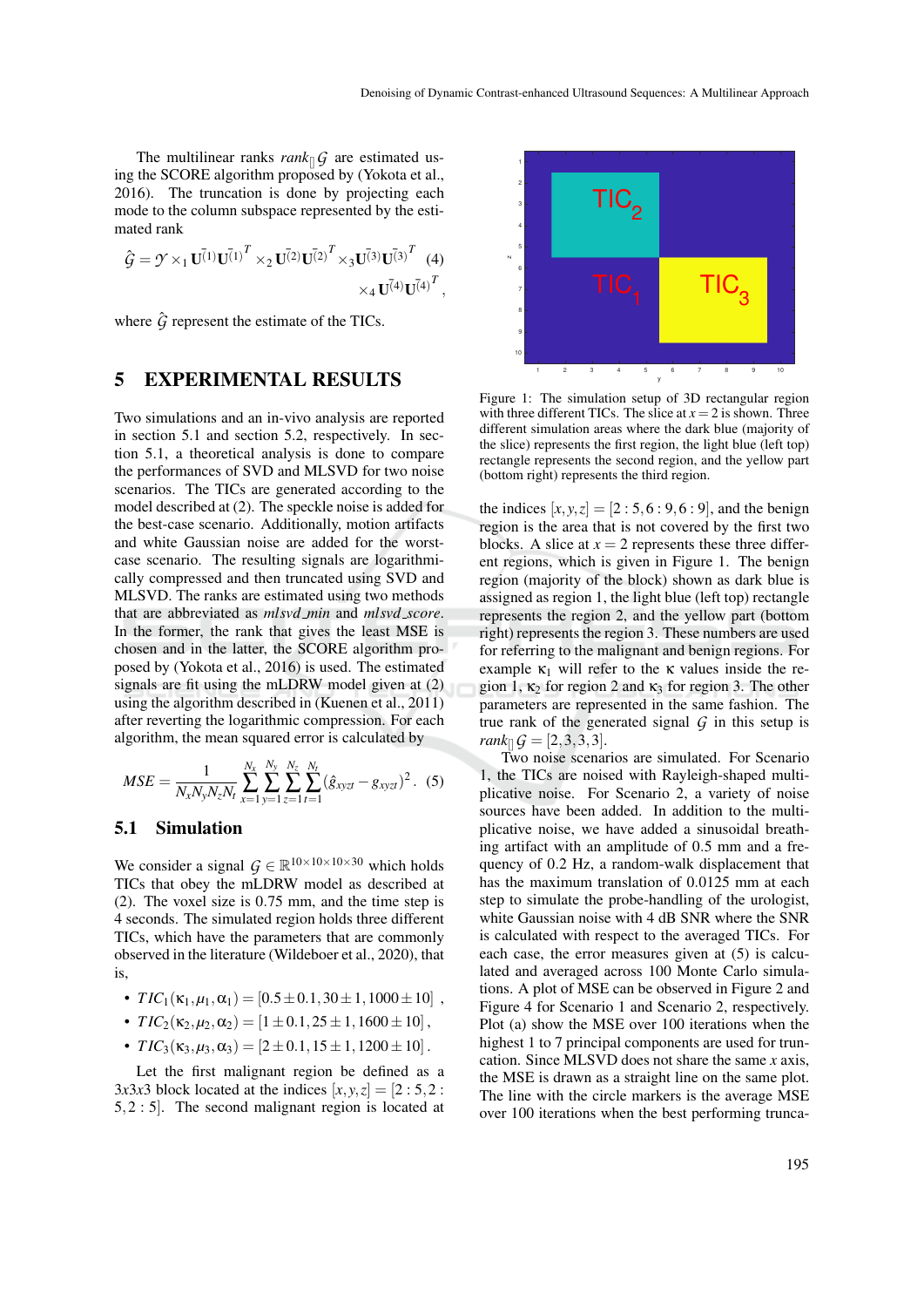

Figure 2: The performance comparison for Scenario 1. At (a), the MSE of SVD when several principal components are used to truncate is shown along with two lines that show the best performing MLSVD error over 100 iterations and the performance of MLSVD after the ranks are estimated with SCORE algorithm. At (b), the histogram of the ranks that gives the least MSE at each simulation is shown. At (c), the histogram of the ranks that are estimated with the SCORE algorithm is shown.



Figure 3: Plot that shows the mean and the standard deviation of the  $\hat{\mu}$ ,  $\hat{\kappa}$  and  $\hat{\alpha}$  for three different TICs in Scenario 1. The circles represents the mean values whereas, the error bars represents the standard deviation. The mean and the standard deviation are calculated over 100 iterations.

tion is applied, and the line with cross markers is the MSE when the ranks are estimated using the SCORE algorithm. Plot (b) and (c) represent the histogram of the ranks that give the least MSE and the rank estimated by the SCORE algorithm, respectively. The estimated  $\kappa$  and  $\mu$  parameters are shown in Figure 3 and Figure 5, respectively. In 87 percent of the cases, the correct rank is estimated by the SCORE algorithm,



Figure 4: The performance comparison for Scenario 2. At (a), the MSE of SVD when several principal components are used to truncate is shown along with two lines that show the best performing MLSVD error over 100 iterations and the performance of MLSVD after the ranks are estimated with SCORE algorithm. At (b) the histogram of the ranks that gives the least MSE at each simulation are shown. At (c) the histogram of the ranks estimated with SCORE algorithm shown.



Figure 5: Plot that shows the mean and the standard deviation of the  $\hat{\mu}$ ,  $\hat{\kappa}$  and  $\hat{\alpha}$  for three different TICs at Scenario 2. The circles represents the mean values whereas, the error bars represents the standard deviation. The mean and the standard deviation are calculated over 100 iterations.

which can be seen at plot (c) of Figure 2. For this case, the performance of *mlsvd min* and *mlsvd score* overlap suggesting that the SCORE algorithm gives the least mse over 100 iterations. Although a performance improvement over SVD is observed in Figure 4, the ranks are not estimated correctly when a variety of noise sources are added. The reasons are discussed at Section 6.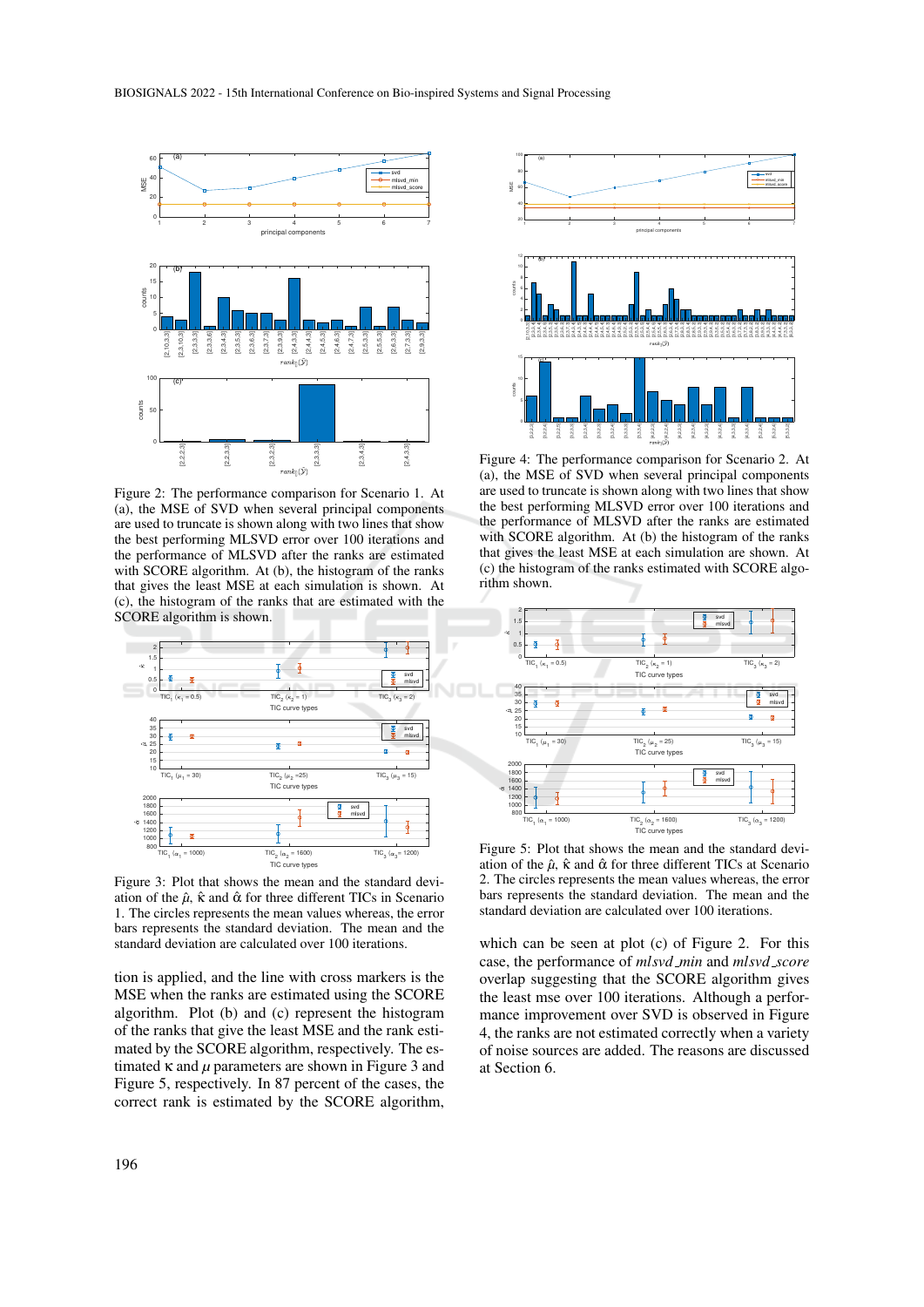|            | $TIC_1(\kappa_1,\mu_1,\alpha_1)$       | $TIC_2(\kappa_2,\mu_2,\alpha_2)$   | $TIC_3(\kappa_3,\mu_3,\alpha_3)$                                          | Number of<br>Voxels $TIC_1$ | Number of<br>Voxels $TIC_2$ | Number of<br>Voxels $TIC_3$ | Noise Types                                         | Number of<br><b>Simulations</b> |
|------------|----------------------------------------|------------------------------------|---------------------------------------------------------------------------|-----------------------------|-----------------------------|-----------------------------|-----------------------------------------------------|---------------------------------|
| Scenario 1 | $(0.5 \pm 0.1, 30 \pm 1, 1000 \pm 10)$ | $(1 \pm 0.1.25 \pm 1.1600 \pm 10)$ | $(2 \pm 0.1, 15 \pm 1, 1200 \pm 10)$                                      | 872                         | 64                          | 64                          | Multiplicative                                      | 100                             |
| Scenario 2 | $(0.5 \pm 0.130 \pm 1.1000 \pm 10)$    |                                    | $(1 \pm 0.1, 25 \pm 1, 1600 \pm 10)$ $(2 \pm 0.1, 15 \pm 1, 1200 \pm 10)$ | 872                         | 64                          | 64                          | Multiplicative,<br>Breathing, Motion.<br><b>WGN</b> | 100                             |

Table 1: The summary of simulation scenarios.

Table 2: The estimated model fit parameters across all patients.

|            | <b>SVD</b>                |                           | MLSVD-SCORE<br>$\rho = 10e - 4$ |                               |  |
|------------|---------------------------|---------------------------|---------------------------------|-------------------------------|--|
|            | Benign                    | Malignant                 | Benign                          | Malignant                     |  |
| κ          | $0.51(\sigma = 0.35)$     | $0.56(\sigma = 0.33)$     | $0.39(\sigma = 0.18)$           | $0.48(\sigma = 0.22)$         |  |
| PV         | $94.73(\sigma = 29.57)$   | $104.05(\sigma = 27.53)$  | $87.87(\sigma = 26.33)$         | $98.49(\sigma = 24.03)$       |  |
| <b>PT</b>  | $33.76(\sigma = 9.57)$    | $30.00(\sigma = 8.09)$    | $32.56(\sigma = 6.95)$          | $29.24(\sigma = 5.62)$        |  |
| AT         | $15.12(\sigma = 4.96)$    | $13.72(\sigma = 4.23)$    | $14.32(\sigma = 3.44)$          | $\sqrt{13.41(\sigma - 3.11)}$ |  |
| <b>WIT</b> | $18.64(\sigma = 9.41)$    | $16.28(\sigma = 7.44)$    | $18.24(\sigma = 5.91)$          | $15.84(\sigma = 4.08)$        |  |
| $\mu$      | $35.28(\sigma = 11.48)$   | $31.31(\sigma = 9.57)$    | $34.29(\sigma = 8.31)$          | $30.58(\sigma = 6.24)$        |  |
| α          | $172.99(\sigma = 126.38)$ | $184.39(\sigma = 123.05)$ | $143.78.(\sigma = 77.96)$       | $154.09.(\sigma = 68.92)$     |  |

Table 3: The classification performance across all the patients.

|                                                           | <b>SVD</b>              | <b>MLSVD-SCORE</b>       |
|-----------------------------------------------------------|-------------------------|--------------------------|
|                                                           |                         | $(\rho = 10e - 4)$       |
| $[\kappa_{sens}, \kappa_{spec}, \kappa_{AUC}, threshold]$ | [0.54,0.53,0.57,0.51]   | [0.48, 0.65, 0.63, 0.45] |
| $[PI_{sens}, PI_{spec}, PI_{AUC}, threshold]$             | [0.60, 0.54, 0.61, 99]  | [0.63, 0.57, 0.64, 93]   |
| $[PT_{sens}, PT_{spec}, PT_{AUC}, threshold]$             | [0.57,0.62,0.61,31]     | [0.59, 0.65, 0.63, 30]   |
| $[\alpha_{sens}, \alpha_{spec}, \alpha_{AUC}, threshold]$ | [0.54, 0.51, 0.55, 150] | [0.46, 0.64, 0.58, 160]  |
| $[WIRsens, WIRspec, WIRAUC, threshold]$                   | [0.58, 0.59, 0.63, 6.6] | [0.62, 0.59, 0.66, 5.7]  |
| $[AT_{sens}, AT_{spec}, AT_{AUC}, threshold]$             | [0.65, 0.58, 0.59, 15]  | [0.72, 0.59, 0.58, 13.8] |
| $[WIT_{sens}, WIT_{spec}, WIT_{AUC}, threshold]$          | [0.58, 0.57, 0.56, 16]  | [0.59, 0.58, 0.62, 16.5] |

### 5.2 In-vivo Analysis

The recording of 6 patients was acquired from the Second Affiliated Hospital of Zheijang University (Hangzhou, Zheijang, China). Written consent was obtained. A 2.4-mL bolus of SonoVue® was intravenously injected, and a 4D recording in contrast mode was obtained with a LOGIQ E9 scanner equipped with a RIC5-9-D endocavitary transducer driven at 4 MHz. The volume rate was fixed to 0.25 Hz by setting the image quality to low, and the disruption of microbubbles was avoided by fixing the mechanical index to 0.1. The patients went through prostatectomy after the recording. The prostate was sliced with 4-mm thickness, and for each slice, an annotation was made by the pathologist. The annotations were registered back to the domain of the recording, and the ground truth was obtained. Only two out of the six patients had significant lesions with Grade Group  $> 3$ . A region of interest is selected in the benign and malignant regions that are reasonably close to the true annotations. There are around 25000 voxels, of which 18000 are malignant.

The spatial resolution of the recording is regularized in space, and the data is downsampled by a factor of 3 as described by (Schalk et al., 2015b). The MLSVD is applied, and the signal is truncated using the ranks estimated by the SCORE (Yokota et al., 2016) algorithm where  $\rho = 10e - 4$  is selected. The mLDRW model is fit as described at (Kuenen et al., 2011), and the perfusion and dispersion parameters

are extracted. The results can be seen in Table 2 and Table 3. In the former, the mean and the standard deviation of the features are shown. In the latter, the sensitivity, specificity, and area under the receiver operating characteristic curves are shown. The classification is done by determining the point in the receiver operating characteristic curve that is the closest to the upper left corner (sensitivity and specificity equal to 1) in Euclidean distance.

### 6 DISCUSSION

In this paper, the DCEUS sequences are denoised using SVD and MLSVD, and their performances are evaluated based on the quality of the TIC modeling. In section 5.1, two simulations are reported that employ the commonly observed noises in DCEUS recordings. The first simulation represents the bestcase scenario where only speckle-noise exists. The second simulation represents the worst-case scenario where additive WGN and motion exist apart from the speckle noise. MLSVD mostly performs better at capturing the signal characteristics in both cases, providing a better estimate of dispersion and perfusion parameters. Both methods perform worse in the worst-case scenario and fail to estimate high κ values precisely. The low SNR might explain the decrease in performance.

The speckle noise can be modeled as a WGN with outliers (Michailovich and Tannenbaum, 2006), which results in the correct estimation of the rank for Scenario 1. The actual rank of the signal is  $[2,3,3,3]$ , which is the same as the rank that is estimated the majority of the time. For this case, we can see in Figure 2 that the MSE of the best performing rank and the estimated rank overlap. In the cases where the rank was incorrectly estimated, the error is found to be within 15% of the MSE represented with the line *mlsvd score*. The estimation of the correct rank fails for Scenario 2. Adding the other noise sources violates the WGN assumption and causes the rank estimator to perform poorly. This suggests that in a practical scenario where the recording suffers from various noise sources apart from the speckle noise, the proposed algorithm might not be suitable. In the figures Figure 2 and Figure 4, it can be observed that the best performing rank is not necessarily the true rank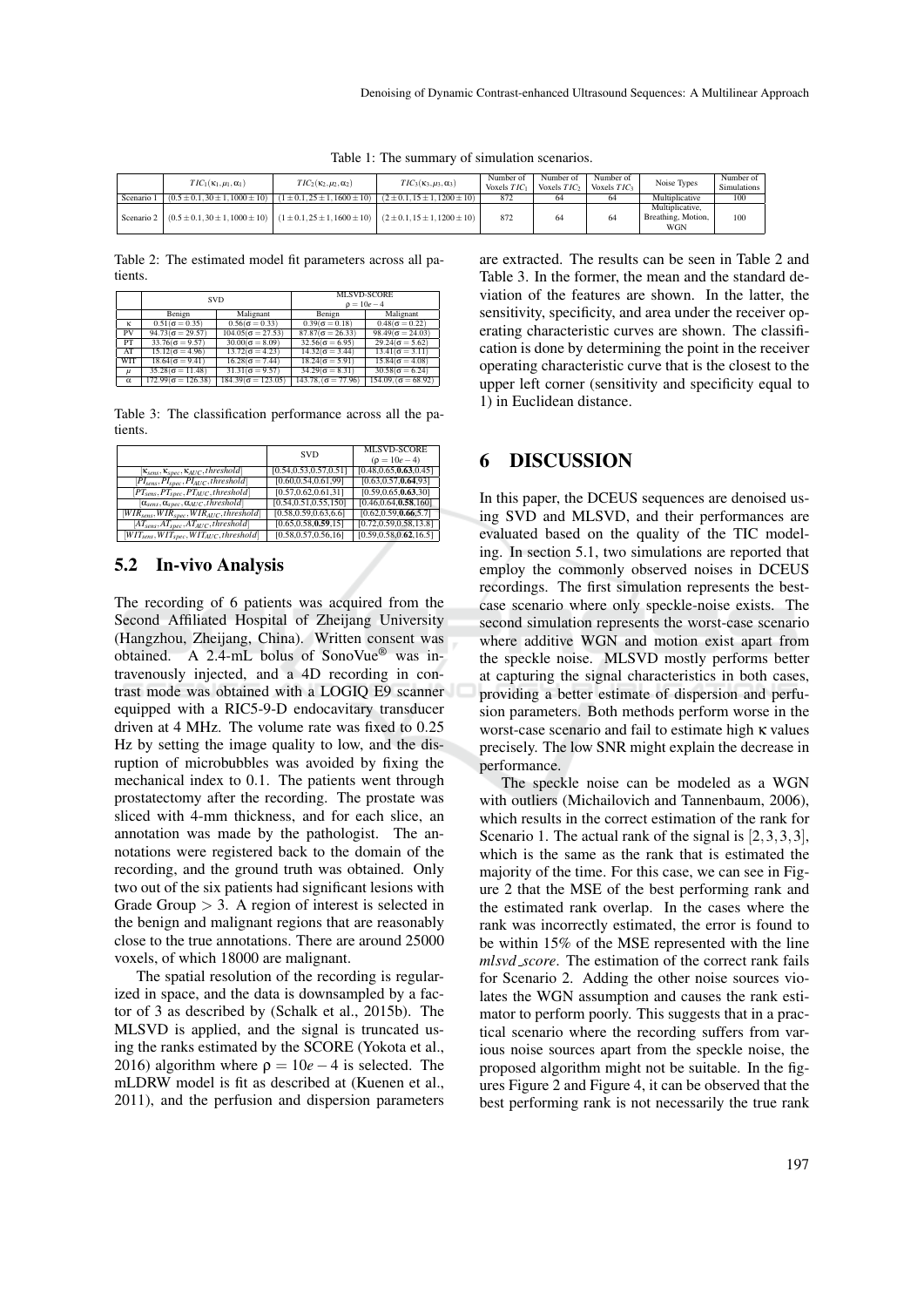of the data. The subfigures labeled with (*b*) in both plots suggest that the noise in some cases might occupy the highest ranks. For this reason, a higher rank might have provided a lower MSE.

Better classification performance of MLSVD over SVD is observed at Table 3. The improvement is more significant when a subset of the patients is considered. This might be due to the insignificant malignant voxels of the four patients that are investigated. The significant malignant lesions are expected to have a more distinct characteristic than benign tissue. This behavior is observed for two of the patients, who have significant lesions. The AUC is found to be greater than 0.8 for these two patients whereas, a similar performance has not been observed for the others.

# 7 CONCLUSION

In this paper, we proposed a denoising algorithm for detecting prostate cancer from 4D DCEUS recordings. Previously, SVD was proposed to denoise the single-dimensional TICs that suffer from low SNR. Here, we have retained the volumetric information by considering the tensor format of the recording and introduced an algorithm based on MLSVD and SCORE. The proposed algorithm is shown to outperform SVD in simulation and in in-vivo experiments. The in-vivo results have poor classification performance, which can be due to the insignificant lesions found in four of the six patients that have undergone prostatectomy. In future work, we plan to use a larger dataset and include other features used in the detection of angiogenesis.

### ACKNOWLEDGEMENTS

This project is funded in part by Holland High Tech with a PPS supplement for research and development in the Topsector HTSM. We would like to acknowledge Prof. Pintong Huang for carrying out the clinical trials at the Second Affiliated Hospital of Zheijang University (Hangzhou, Zheijang, China).

### **REFERENCES**

Bar-Zion, A. D., Tremblay-Darveau, C., Yin, M., Adam, D., and Foster, F. S. (2015). Denoising of contrastenhanced ultrasound cine sequences based on a multiplicative model. *IEEE Transactions on Biomedical Engineering*, 62(8):1969–1980.

- Barrois, G., Coron, A., Payen, T., Dizeux, A., and Bridal, L. (2013). A multiplicative model for improving microvascular flow estimation in dynamic contrastenhanced ultrasound (dce-us): theory and experimental validation. *IEEE transactions on ultrasonics, ferroelectrics, and frequency control*, 60(11):2284–2294.
- Bjaerum, S., Torp, H., and Kristoffersen, K. (2002). Clutter filter design for ultrasound color flow imaging. *IEEE Transactions on Ultrasonics, Ferroelectrics, and Frequency Control*, 49(2):204–216.
- De Lathauwer, L., De Moor, B., and Vandewalle, J. (2000). A multilinear singular value decomposition. *SIAM journal on Matrix Analysis and Applications*, 21(4):1253–1278.
- Delorme, S. and Knopp, M. (1998). Non-invasive vascular imaging: assessing tumour vascularity. *European radiology*, 8(4):517–527.
- Eckersley, R. J., Sedelaar, J. M., Blomley, M. J., Wijkstra, H., deSouza, N. M., Cosgrove, D. O., and de la Rosette, J. J. (2002). Quantitative microbubble enhanced transrectal ultrasound as a tool for monitoring hormonal treatment of prostate carcinoma. *The Prostate*, 51(4):256–267.
- Elie, N., Kaliski, A., Peronneau, P., Opolon, P., Roche, A., ´ and Lassau, N. (2007). Methodology for quantifying interactions between perfusion evaluated by dceus and hypoxia throughout tumor growth. *Ultrasound in medicine & biology*, 33(4):549–560.
- Elwenspoek, M. M. C., Sheppard, A. L., McInnes, M. D. F., Merriel, S. W. D., Rowe, E. W. J., Bryant, R. J., Donovan, J. L., and Whiting, P. (2019). Comparison of Multiparametric Magnetic Resonance Imaging and Targeted Biopsy With Systematic Biopsy Alone for the Diagnosis of Prostate Cancer: A Systematic Review and Meta-analysis. *JAMA Network Open*, 2(8):e198427–e198427.
- Gillies, R. J., Schomack, P. A., Secomb, T. W., and Raghunand, N. (1999). Causes and effects of heterogeneous perfusion in tumors. *Neoplasia*, 1(3):197–207.
- Joel, T. and Sivakumar, R. (2018). An extensive review on despeckling of medical ultrasound images using various transformation techniques. *Applied Acoustics*, 138:18–27.
- Kuenen, M. P. J., Mischi, M., and Wijkstra, H. (2011). Contrast-ultrasound diffusion imaging for localization of prostate cancer. *IEEE Transactions on Medical Imaging*, 30(8):1493–1502.
- Liu, G., Wu, S., and Huang, L. (2020). Contrast-enhanced ultrasound evaluation of the prostate before transrectal ultrasound-guided biopsy can improve diagnostic sensitivity: A stard-compliant article. *Medicine*, 99(19).
- Loeb, S., Vellekoop, A., Ahmed, H. U., Catto, J., Emberton, M., Nam, R., Rosario, D. J., Scattoni, V., and Lotan, Y. (2013). Systematic review of complications of prostate biopsy. *European Urology*, 64(6):876–892.
- Michailovich, O. and Tannenbaum, A. (2006). Despeckling of medical ultrasound images. *IEEE Transactions on Ultrasonics, Ferroelectrics, and Frequency Control*, 53(1):64–78.